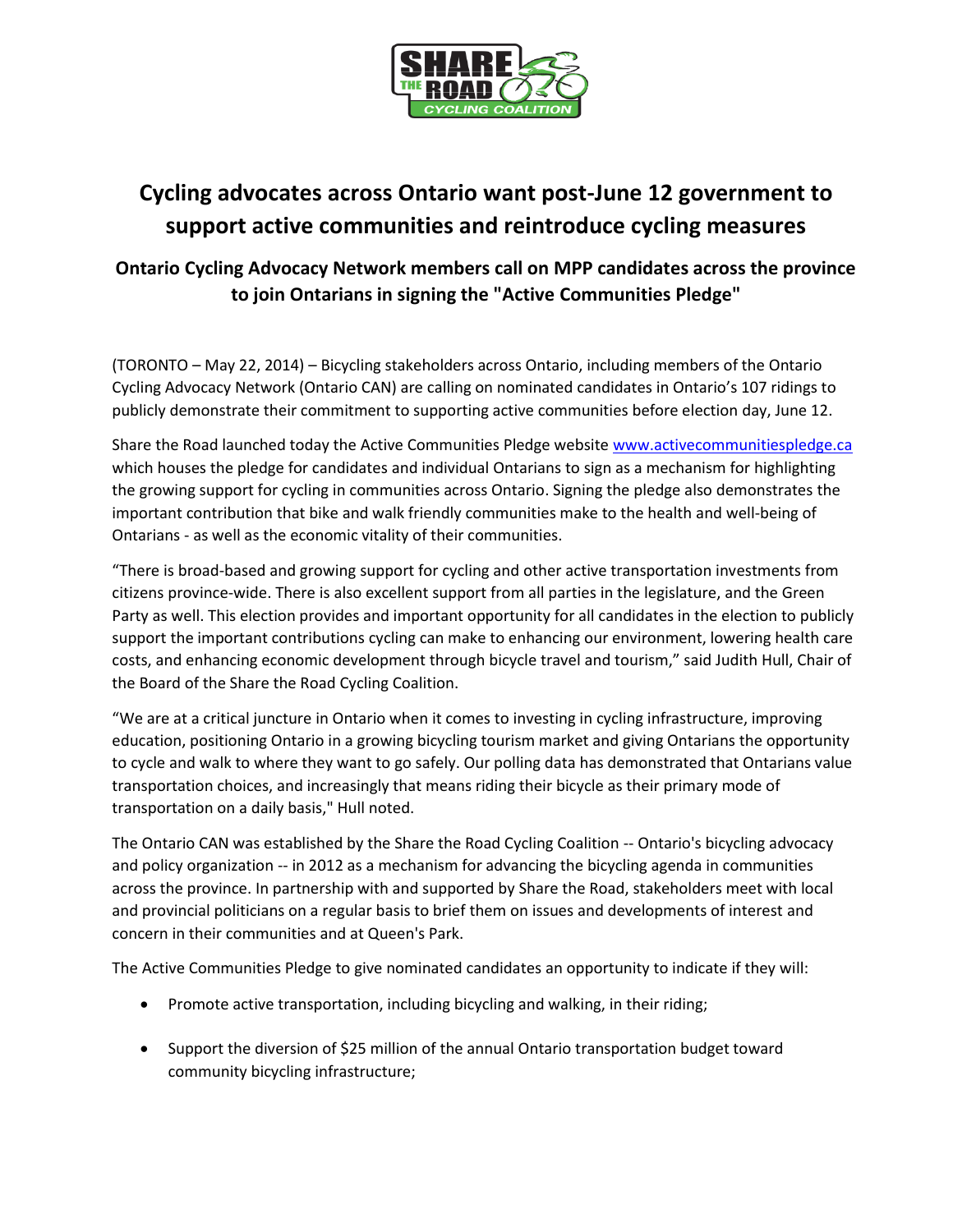- Support municipalities in their constituency applying for Municipal Cycling Infrastructure funding and encourage them to apply for a Bicycle-Friendly Community designation through Share the Road as a means of improving their overall approach to bicycling
- Support and contribute to the implementation of the multi-stakeholder developed Ontario Cycling Strategy #CycleON, that encourages infrastructure investment, enhances safety, drives tourism, provides economic spinoffs and promotes overall health in the province;
- Support the multi-stakeholder developed amendments to the Highway Traffic Act that include a one-metre passing law, increased fines for "dooring", the ability for Ontarians to cycle on paved shoulders and allowing municipalities to install contraflow bike lanes;
- Continue to implement the Ontario Coroner's 14 recommendations laid out in the Cycling Death Review to make our roads safer;
- Support Active and Safe Routes to School programs in Ontario's communities, enhancing safety and daily physical activity opportunities for children

All Ontarians are also invited to take the pledge as a way of demonstrating their support for healthy, safe, active, connected communities.

"We know that Ontarians support investments in bicycling and other active transportation measures thanks to our annual polling data," said Hull. "We also know that citizens are more likely to vote for a candidate if they support such measures. In fact, in 2013, 42 per cent of Ontarians indicated that they were more likely to vote for a local or provincial political candidate if they make a strong public commitment to fund new cycling infrastructure such as separated bike lanes paved shoulders and bike only traffic signals."

"We would encourage all candidates for the 2014 election to sign the pledge, and join us -- and their constituents -- in our efforts to make Ontario more bicycle friendly," Hull added.

The 2013 poll also found that 71 per cent of Torontonians agree that walking and cycling infrastructure should be included in Metrolinx's \$30 billion Big Move; 66.9 per cent of all Ontarians share this view.

Data compiled through a 2014 poll conducted by Strategic Communications Inc., of Toronto found that support for walking and cycling infrastructure and education is widespread. The data below is based on representative sample of 1007 adult Ontario residents over the period of April 3 -7, 2014.

- Close to half (45 per cent) favour a greater variety of transportation choices and opportunities for getting to work and school and half (50 per cent) would like more choice for shopping and errands.
- 68 per cent agree that transportation costs are a major financial burden and that if someone's only or best way to get to work or to go shopping is a bike, they should have the option to ride a bike and to ride it safely
- More bike lanes and trails (68 per cent) and better infrastructure (67 per cent) are key measures to encourage more frequent cycling, especially in Toronto and among people aged 18-34 years of age.
- A majority (53 per cent) would be more likely to ride more often if there was a one meter law (62 per cent) in Toronto and (61 per cent) for those 18-34 years of age.